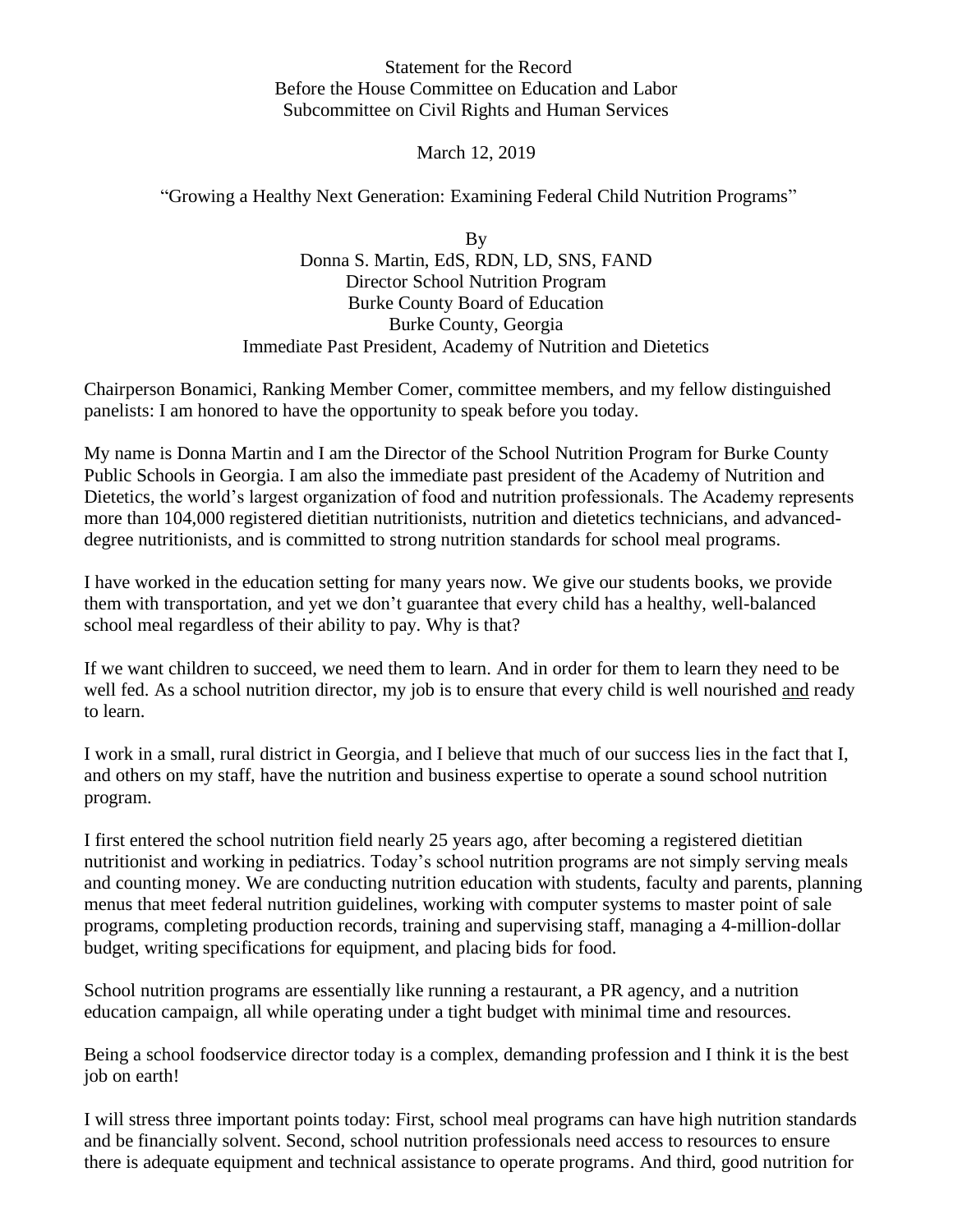students is critical for our nation's children to succeed and for those who will join our military to be fit for service.

Our program in Burke County, Georgia serves five schools, offering breakfast in the classroom, graband-go breakfast, lunch, after school snack and supper, the fresh fruit and vegetable program and the summer feeding program. Burke County schools serve nearly 4,000 meals a day with a lunch participation rate of 89 percent and a breakfast participation rate of 78 percent. We believe that prioritizing nutrition coupled with serving food that tastes good is critical to running a school nutrition program. Not only is it best for the kids, but it is what makes our program so popular.

Our district is mostly rural and has a free and reduced rate of 100 percent. We operate under the Community Eligibility Provision, which has made running my program more efficient by eliminating unnecessary administrative time, paperwork and cost.

We started moving to healthier foods in our district even before the 2010 Healthy, Hunger-Free Kids Act standards were required and you can bet that I was nervous. But we did it gradually by introducing rolls with 25 percent whole wheat flour. If you have ever been to Georgia, you know we take our fried chicken, corn bread and grits very seriously. So, we went to work and developed a delicious baked herb chicken and featured locally grown whole grain grits that are absolutely awesome. I brought each of you a bag and I know you will agree that these grits are delicious. We even have whole grain rolls and corn bread, made from scratch – and yes, our kids love them!

I am incredibly proud of our Farm to School Program that provides farm fresh produce to our students, including delicious Georgia peaches and blueberries. The students love it and often wish they could get more than just a half cup serving. We found that when we started offering local fresh fruits and vegetables like collards, cabbage, corn on the cob, broccoli, carrots, berries, melons, peaches, our fruit and vegetable consumption rates doubled.

We also employ effective strategies to help students eat their school meals. From scheduling recess before lunch to providing choices so students can select the food they like, we manage to keep our food waste low. We would love to see children have more time to eat their meals—my own grandson tells me that he doesn't have enough time to finish his food in school.

Since the last time that I came to speak before this committee, the Smart Snack rule has been implemented. This rule requires that all foods sold at school during the school day meet the nutrition standards. The Smart Snacks in School regulation applies to foods sold a la carte (or outside of the reimbursable meal), in the school store, vending machines, and any other venues where food is sold to students. Many districts feared that they would not be able to comply with these standards and that they would lose a la carte sales, which are often essential in helping to balance a tight budget. In Burke County, I have been able to find almost any product that you can imagine to meet the criteria. We offer items like ice cream and cookies that the kids love. In conversations with my colleagues across the country, they have shared that the school nutrition industry has done a great job providing a large variety of items that meet the standards. We need to protect our nutrition standards from loopholes that would undermine the intent of the program, which is to provide a healthy food environment at school.

I do have a concern about a loophole that is currently undermining the Smart Snacks rule. I spent some time last week with directors from across the state of Georgia and I heard quite a bit of frustration around exemptions for fundraisers. Currently state agencies can set the reasonable number of days where fundraisers are exempt from following the Smart Snacks standards. In Georgia, the fundraiser exemption is applicable for 90 of my 180-day school calendar—that's half of my operating days! This varies from state to state; some states have no exemptions while others have diluted the standards by setting an unreasonable number of fundraiser exemption days. This has been problematic for some of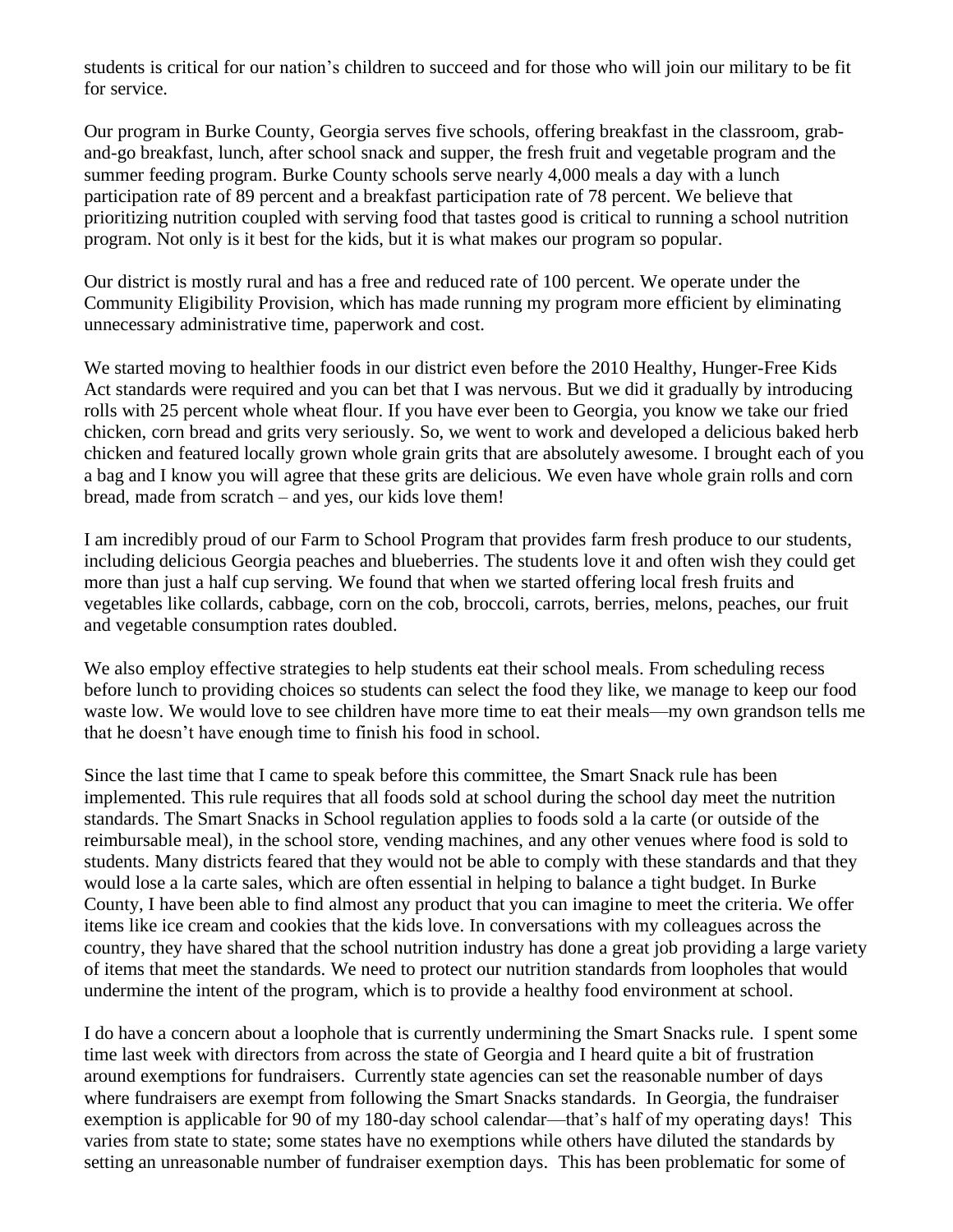our school nutrition programs wanting to start Breakfast in the Classroom. They can't get the program off the ground because children are choosing popular, fast-food restaurant breakfast sandwiches being sold by a fundraiser at the front door of the school. We must revisit the exemption process so that we can maintain the integrity and intent of the Smart Snack standards.

I'm also proud of how we have met the needs of our community. When our high school football coach came to me with concerns about his players not getting the fuel they need to be successful. We worked together to provide dinner after practices to make sure that the athletes were well nourished. As a registered dietitian nutritionist, it brought me great joy to know these students weren't just filling up on empty calories, but nutritious foods that were good for them.

Not to say it wasn't challenging. Running the after school supper program can be administratively burdensome and difficult to comply with two different regulatory agencies. But we knew that students were hungry and didn't have access to food after school, so we make it work.

Like many communities around the country, when it comes to access to summer meals for kids – our rural community faced challenges in delivering meals. Burke County is 836 square miles of land but only has 22,000 residents. Traditional feeding sites simply did not meet all of the needs of our community. I worked with my district and our community to find solutions and we now run 15 bus routes and more than 100 stops throughout the county, feeding over 2,500 children daily for eight weeks during the summer. We collect book donations so that every child in our bus program gets at least one book to bring home. We also provide the food for programs in the community that are operating summer enrichment programs like vacation bible school, band camp, ROTC camp, and the public library. We are getting healthful foods to kids when they need it, and also providing employment for my staff during the summer. In communities like ours, that matters.

Now that I've shared some of the highlights of our program, you're probably wondering "what is the cost of running a successful program?"

I am feeling the strain of labor and insurance costs, but this makes it even more critical that we keep participation high by providing healthy, balanced and appealing meals to the students. I am not here today to tell you that it is easy, but I am here to tell you that it is possible to meet nutrition standards and be financially solvent.

We are a fiscally sound program because we offer fresh fruits and vegetables that are in season. We work with Burke County farmers to provide local fruits and vegetables at very competitive prices. Coupled with the long shelf life of those products, we have very little spoilage. In fact, I have had local farmers beating down my door to set up contracts with me. In the school nutrition world, we call this a win-win-win.

It's a win for the farmers because they have a guaranteed market. It's a win for kids because we serve the local produce that they want. And it is a win for our community because we are investing into the local economy and reducing our carbon foot print. We use our commodity dollars very wisely to purchase food that helps stretch our food dollars. We also do a lot of scratch cooking which helps control the food cost and reduce the sodium content of our meals.

In Burke County I am lucky to have up-to-date equipment and staff with the expertise to deliver an appealing, well-balanced meal for students. During my term as the 2017-2018 President of the Academy of Nutrition and Dietetics, I visited all parts of the country and saw first-hand the school districts, in neighborhoods of varying economic levels, that did not have the same level of resources available to them. The Academy created a video and held a briefing for members of Congress to communicate the